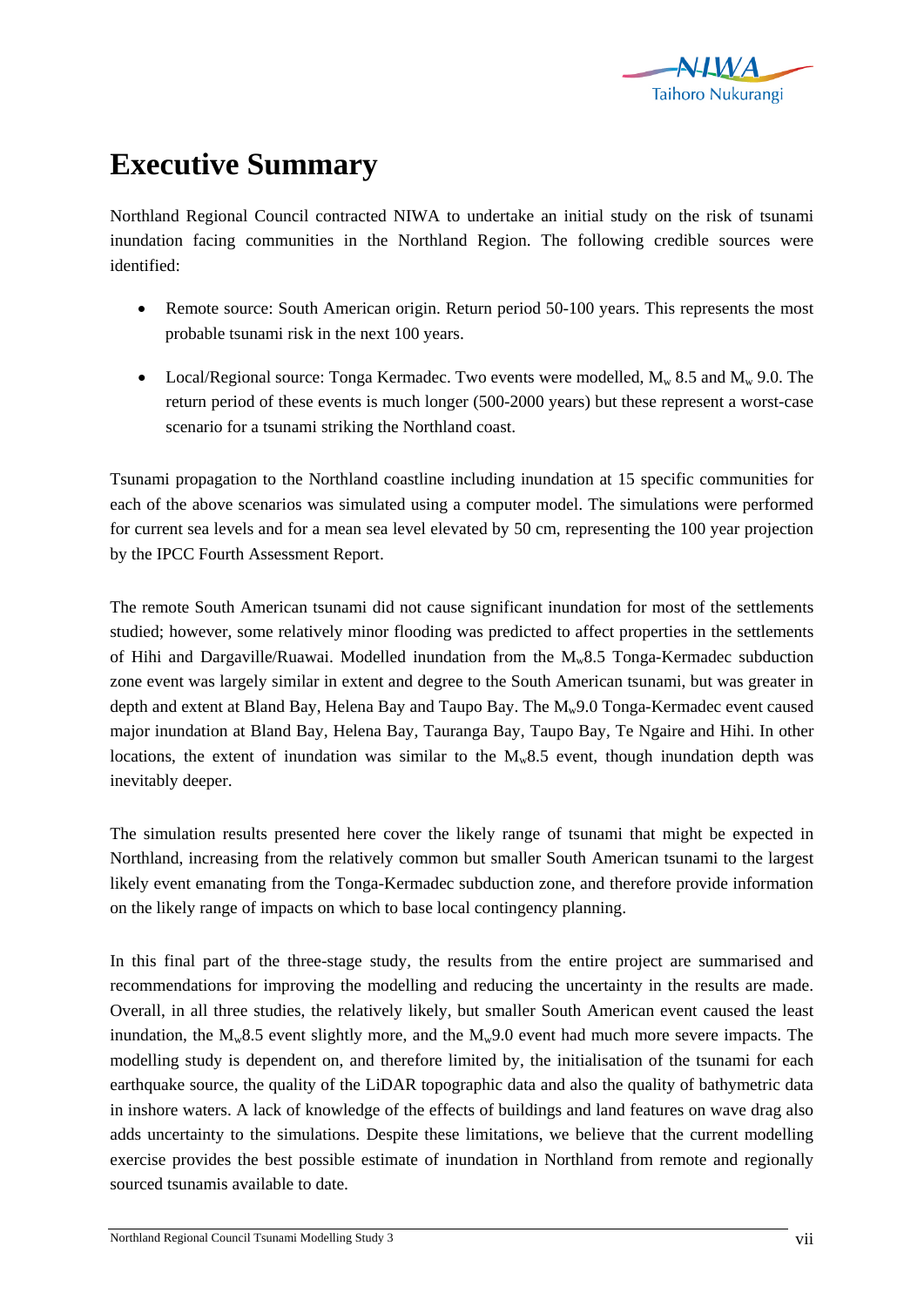

## **Caveat**

This report is based on state-of-the-art knowledge and modelling capabilities of tsunamis and tsunami inundation. While every effort is made to provide accurate information, there are many uncertainties involved including knowledge of potential sources, source characteristics, bathymetry and topography. In addition, while RiCOM captures much of the physics involved in tsunami propagation and inundation, it also includes some simplifying assumptions as with all models. The information provided in this report is of a technical nature and should be viewed with the above limitations in mind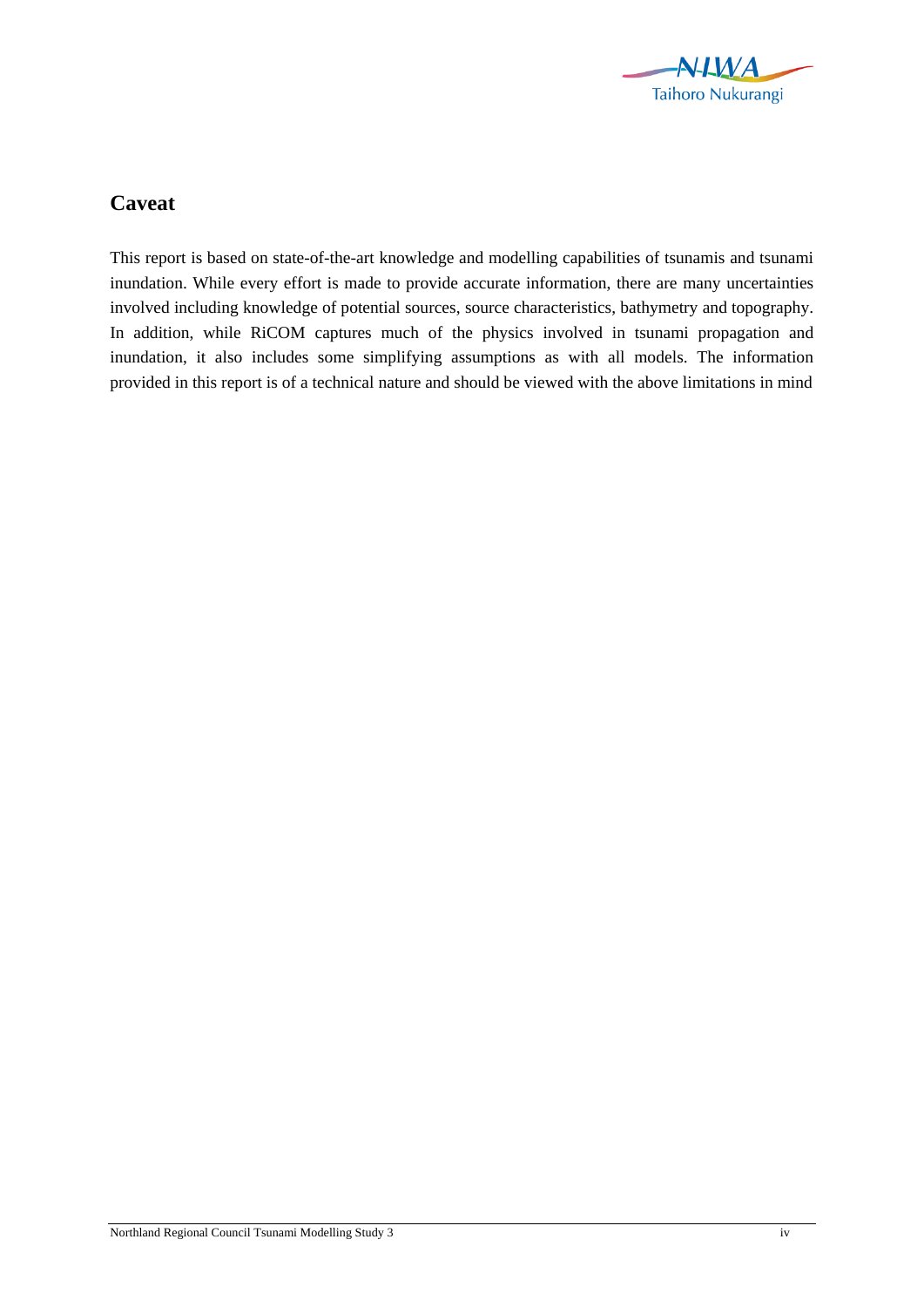

## **1. Introduction**

Northland Regional Council contracted NIWA to undertake a modelling-based assessment of tsunami hazard for the Northland region. The focus of the initial study (Lane et al., 2007) was to model maximum wave heights at the shoreline for selected districts in the Northland region for credible regional and remote sources, and to undertake inundation modelling for two specified communities. In the second study (Gillibrand et al., 2008), inundation of sixteen Northland communities from the two tsunami sources was modelled. In the present study, potential inundation of a further fifteen Northland communities is investigated.

From the tsunami source study of Goff et al. (2006), two sources were identified as likely to cause significant tsunamis in the areas of interest:

- Distant Eastern: South America (Chile). A distant tsunami comparable to either the 1868 Peru (now Chile) earthquake  $(M_w 9.0)$  event or the 1960 Chile Earthquake  $(M_w 9.5)$  event (Note that although the 1960 event was larger it was directed more to the north of New Zealand, whereas the 1868 tsunami can be considered an almost direct hit on New Zealand). This represents the most probable tsunami in the 50-100 year timeframe.
- Regional Eastern source: Tonga Kermadec Trench. Two tsunamigenic earthquakes were studied: a  $M_{w}8.5$  subduction zone event located just to the north of the Rapuhia Scarp (i.e. in the central portion) and a  $M_w$ 9.0 subduction zone event in the central and southern portion. These are identified as worst case scenarios.

For each of these events NIWA modelled wave propagation up to the Northland shoreline and inundation of the following communities:

- 1. Bland Bay, Whangaruru
- 2. Opua, Bay of Islands,
- 3. Mangonui, Doubtless Bay
- 4. East Beach, Houhora/Pukenui
- 5. Helena Bay, Whangaruru
- 6. Tauranga Bay, Whangaroa
- 7. Taupo Bay, Whangaroa